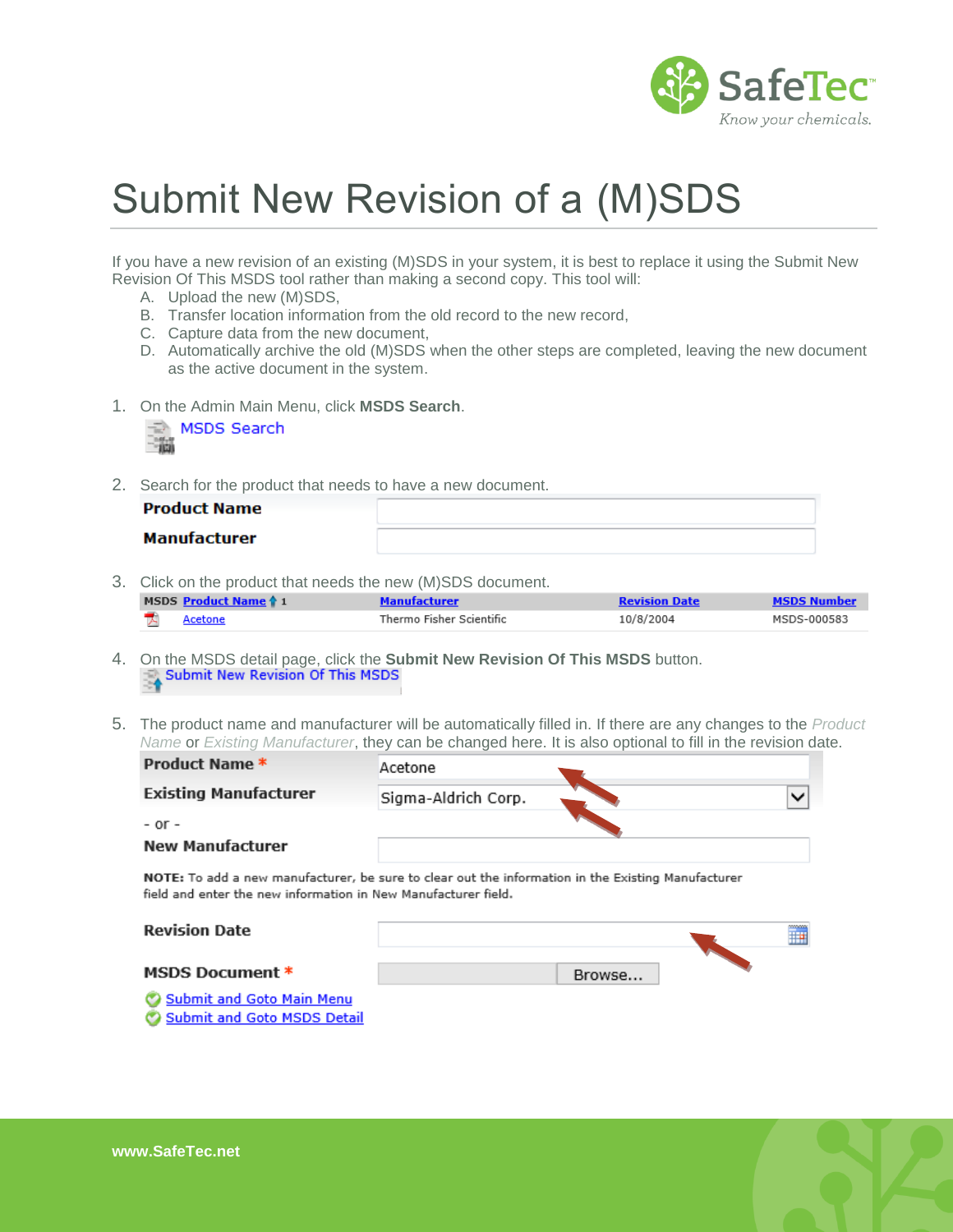

- 6. Upload the (M)SDS document by clicking the **Browse** button. A window will open allowing you to navigate to and select a document from your computer.
	- a. SafeTec accepts .pdf, .tif, .doc, .docs, .jpg, .txt, .rtf, .htm and .html files, though .pdf is the preferred file type.
	- b. Files need to be less than 4MB in size in order to be uploaded. Suggestions to make a file smaller:
		- i. Go to the manufacturer's website and download a new file. These documents are typically smaller. ii. If that is not an option, contact [CUSTOMERSERVICE](mailto:customerservice@safetec.net)@SAFETEC.NET with your document and they will assist you at reducing the file size.

| Product Name *                                                                         | Acetone                                                                                            |    |
|----------------------------------------------------------------------------------------|----------------------------------------------------------------------------------------------------|----|
| <b>Existing Manufacturer</b>                                                           | Sigma-Aldrich Corp.                                                                                |    |
| $-$ or $-$                                                                             |                                                                                                    |    |
| <b>New Manufacturer</b>                                                                |                                                                                                    |    |
|                                                                                        | NOTE: To add a new manufacturer, be sure to clear out the information in the Existing Manufacturer |    |
|                                                                                        |                                                                                                    |    |
| field and enter the new information in New Manufacturer field.<br><b>Revision Date</b> |                                                                                                    | ĦΗ |

Submit and Goto Main Menu

Submit and Goto MSDS Detail

- 7. Click **Submit and Go to MSDS Detail** to update the (M)SDS document.
- 8. On the (M)SDS detail page, you can see your newly submitted chemical. Please note the messages at the top of the screen indicating that this submission has not had any data captured, so it will not be available in a product search, will not be included in reports, and will not allow you to submit another new revision at this time. These restrictions will all be removed once we have completed capturing data from the document. For more information, please review our help document on **My Submission**.

ONEW REVISION: The page you are currently viewing is a newer version of another SDS and is currently being processed.

Click the link below to view the older revision of this SDS. Please note, indexing has not been completed for the new revision at this time.

Go To Original SDS Detail

The MSDS was successfully added to your collection.

Message: This SDS record is being processed and is pending data capture.

9. Click **Go To Original SDS Detail** button to view the current document.Go To Original SDS Detail